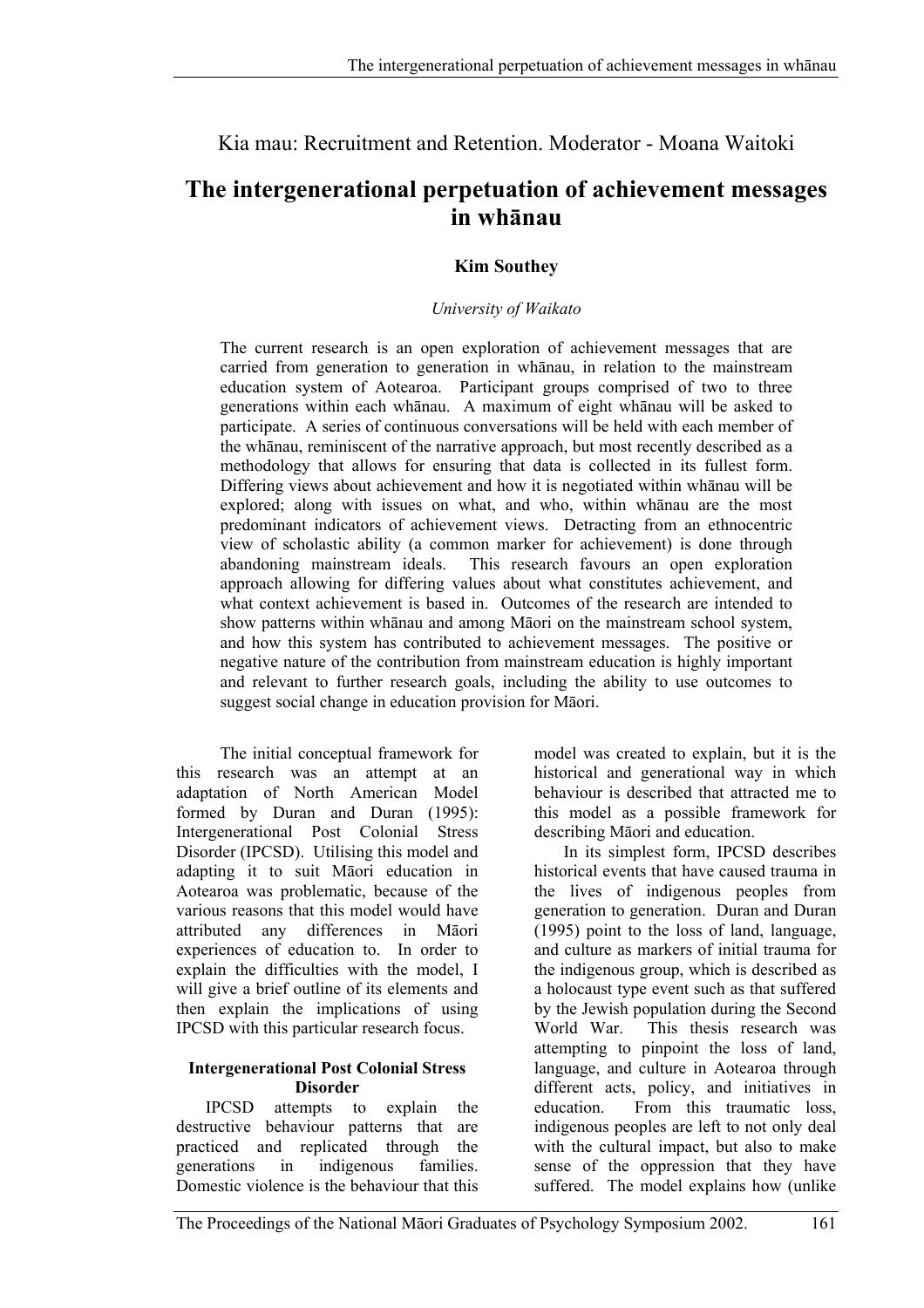Jewish peoples) making sense of oppression is complicated by the lack (or non-existence) of recognition from the rest of society that the historical acts of oppression were unnecessary, hurtful, or oppressive at all, or that the events ever took place. From here, indigenous peoples look at themselves as the cause of the trauma that they have and are suffering. The message that the indigenous people are responsible somehow for their loss and ongoing deprivation is then passed down from generation to generation, through behaviour and beliefs that become a part of family life. In short, society sends the message that indigenous trauma is isolated from oppression, and that the anger, or other emotion(s), that exists due to the trauma has no place to be resolved in society. Therefore, it stays in the indigenous community and the family.

Thus, my interest in this model was because of its attempt to explain how Māori may hold views that they themselves are responsible for their failures in the mainstream education system of Aotearoa. Without marked recognition from the rest of society about the failings of the system itself in providing for Māori, where then do Māori look for explanations of low Māori retention rates and academic pass rates?

#### *How the Conceptual Framework Fits with Māori and Education*

IPCSD was eventually abandoned as the sole conceptual basis for the research for two main reasons. Firstly, it is a model of disorder, which would succeed in pathologising the experiences of Māori. Attributing the complex reasons that Māori have for their current participation and achievement rates to some type of disorder gives little respect to the diversity that exists within the Māori population. For example, if children are taught that knowledge of whakapapa, iwi, or other cultural concepts, outweigh the importance of knowledge from mainstream schooling, under the analysis of the IPCSD model this would be measured as a failure to achieve, and attributed to the generational disorder described by IPCSD.

Secondly, and perhaps more importantly, an analysis based on this conceptual framework assumes the

superiority of mainstream knowledge. This is assumed almost by default where achievement in mainstream schooling is a reference point from which to measure whānau encouragement, commitment, and the level at which they would value mainstream education for the absolute good of their children. Initially, no conceptual space was given to explain, describe and explore the myriads of forms of knowledge that Māori may value.

The conceptual framework that has developed from this initial focus more readily allows for values and perspectives that are not largely included in mainstream schooling.

### *An Open Exploration Approach*

The conceptual framework that now forms the basis of the research and the method of gathering information differs markedly from what has been described above. There is now no 'hypothesis like' framework to work from, where the researcher poses a question that necessitates interpretation of behaviour in line with a model or theory. What has emerged is an open exploration approach that is better able to deal with the complexities that may exist in whānau dialogue on education.

Some of the issues that are becoming clear in the literature on Māori and education help to clarify the need for open exploration as a methodology. Research that has been conducted on indigenous peoples and education indicates the need to analyse participation and performance with a more positive 'cultural fit' view. Considering participation and performance as a product of both appropriate provision of schooling and the ability of whānau to identify the shortfalls of the system is important in the construction and analysis of indigenous education research. For example, Schwabb (1999) found that a major consideration for Aboriginal parents in having their children participate in mainstream schooling was the degree to which they felt their child's investment in the 'white' school system would pay off with respect to future benefits such as employment. If the schooling was only to produce either a feeling of failing (in mainstream knowledge) or an assimilated child, then the degree to which this type of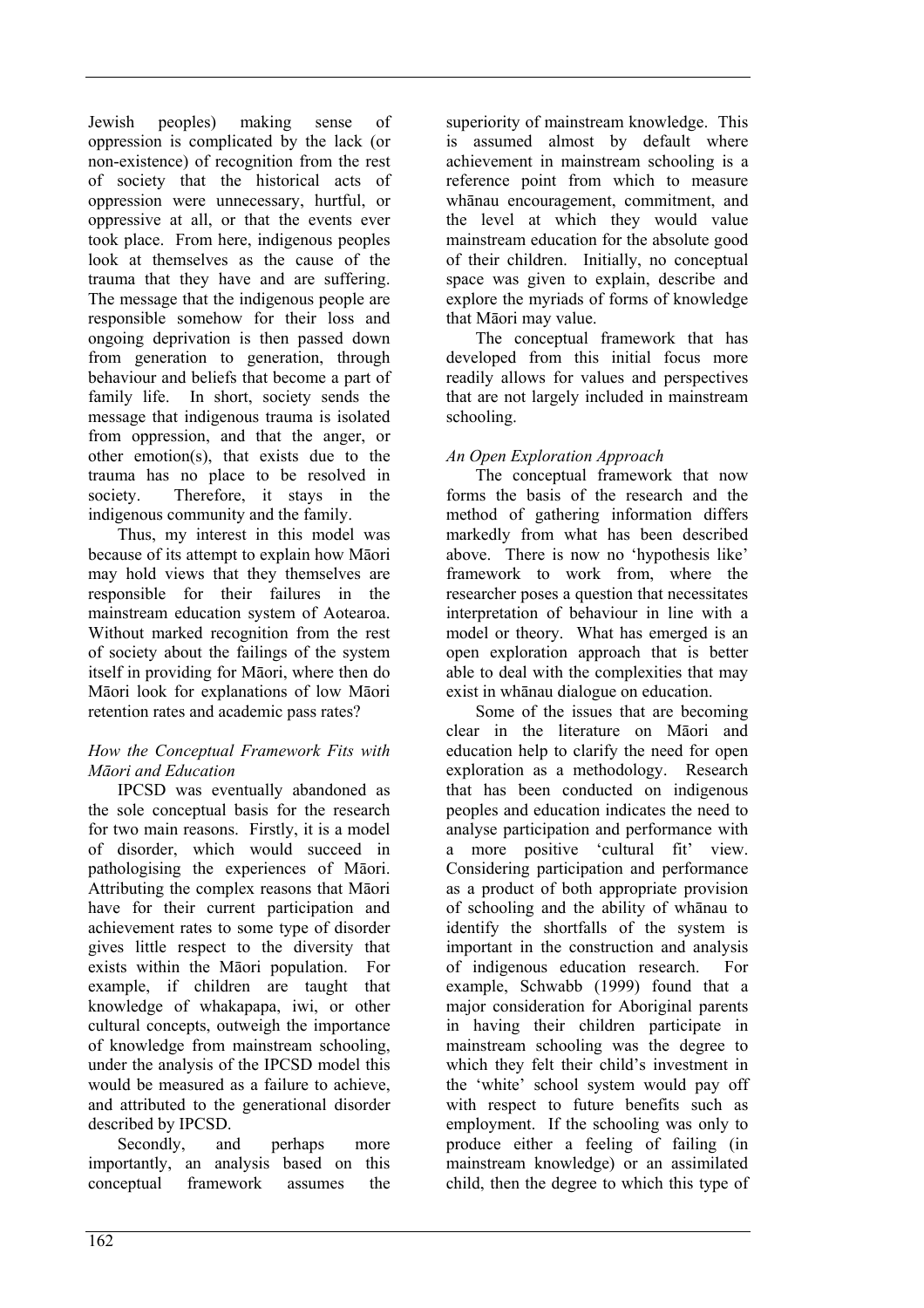education was valued lessened considerably.

There is also a need to explore the possible existence of commitment to mainstream education by whānau. Although some research suggests that, for many whānau, mainstream education is a default option (McKinley, 2000), there is evidence that shows that whānau do invest time and effort in succeeding in some academic sense. The aim of this thesis is not to push for higher recognition of cultural and alternate values of knowledge alone. There is also a need to recognise the ability of Māori to achieve academically and succeed at a high level.

#### *The Importance of Context*

The reasons behind the messages that may exist in whānau on mainstream education also need to be given context. There is a danger of conducting research about attitudes on education, where the attitudes are presented in isolation from events and experiences that have occurred and have served to shape these attitudes. Much research and literature describes the history of the mainstream education system in Aotearoa and the impact it has had on Māori from generation to generation. Appreciating the sometimes devastating experiences of earlier generations is essential in understanding the views that they may hold on mainstream schooling. For example, the language that is used in schooling and education is seen to reflect the cultural dominance that is suffered by Māori (Gadd, 1984). It is described as a:

*…language of tests. The Tosca and the PAT tests sort out how well educable you are in the system… [and]… you will have spent maybe 10 years at school all the time being told openly or silently by your teachers that your language means that you and your family and your culture and your* 

*community are not up to the education offered by the school* (Gadd, 1984, p34).

The questions included in the information gathering method provide for recounting educational experiences that may be similar to those found in previous research, and those experiences are used to explain, and give some justification for, views held about schooling.

#### **Conclusion**

In the process of this thesis, forming a research question that does not necessitate an ethnocentric analysis has been a major challenge. The intricate way in which perspectives and societal norms interact to produce unbalanced accounts and attributions has been the main lesson learned as a researcher. From here, the goal of the thesis is to produce a research paper that respects Māori and bicultural perspectives, and allows for this diversity. The changing dynamics within psychological research, towards true indigenous research investigation, must not only allow for exploring indigenous concepts, but must seek to do so by employing methodologies and perspectives that are in themselves more in line with indigeneity.

I truly hope that this thesis teaches those who read it about the historical and generational effects of mainstream schooling on Māori whānau. There is something to be learnt from the attributions that society makes about the participation and performance of Māori in mainstream high schools, that cannot be captured by exploring either statistics or educational strategies that attempt to integrate te ao Māori. Whānau messages, in the context of the impact of mono-cultural schooling, must be explained and explored openly, and without overvaluing academic achievement.